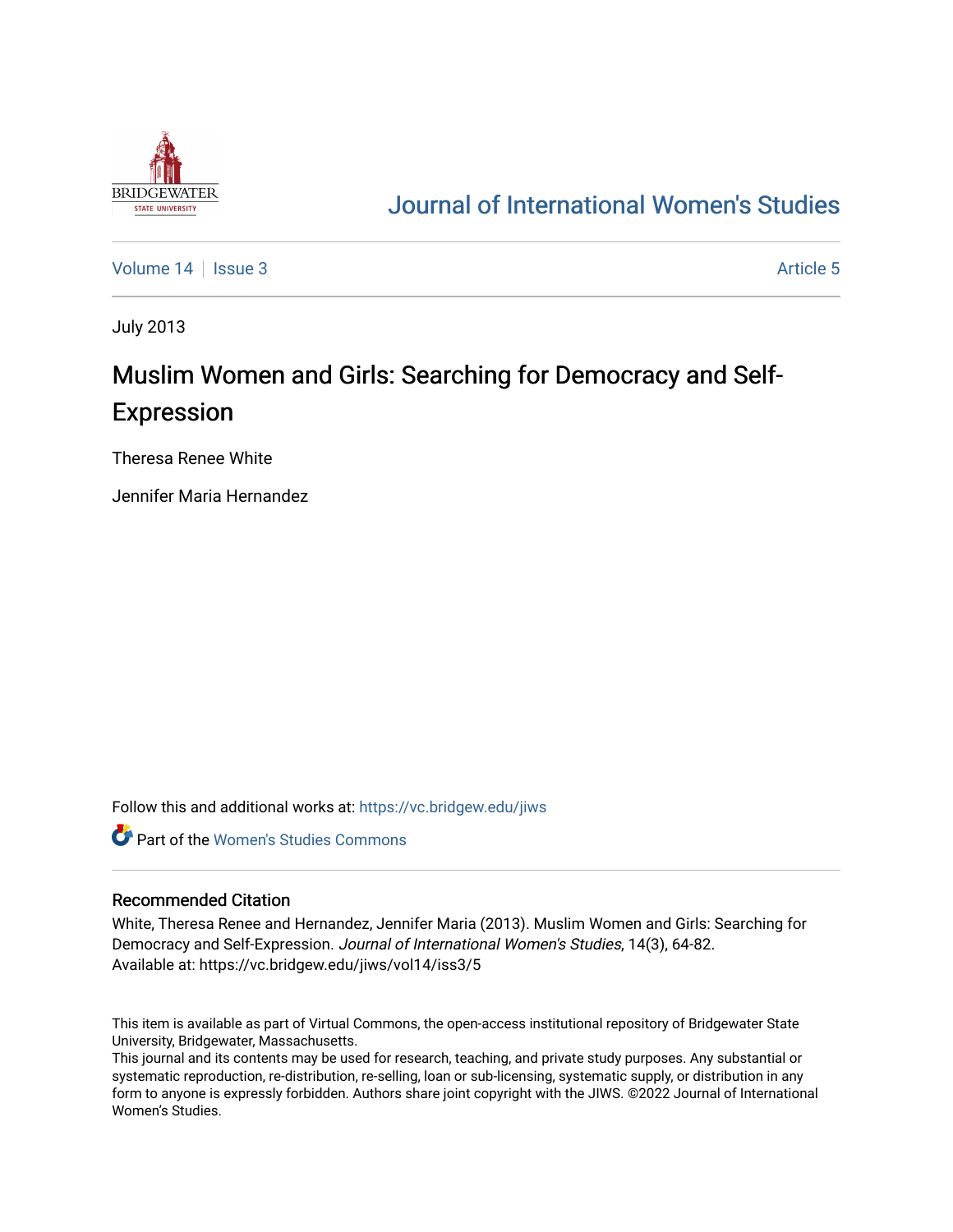#### White and Hernandez: Muslim Women and Girls

This journal and its contents may be used for research, teaching and private study purposes. Any substantial or systematic reproduction, re-distribution, re-selling, loan or sub-licensing, systematic supply or distribution in any form to anyone is expressly forbidden. ©2013 Journal of International Women's Studies.

#### **Muslim Women and Girls: Searching for Democracy and Self-Expression**

By Theresa Renee White<sup>1</sup> and Jennifer Maria Hernandez<sup>2</sup>

#### **Abstract**

This project captures the stories of Muslim women and girls, and the individual ways in which they construct female identity and exercise religious freedom as a form of democracy and self-expression. Much has been written about Muslim women, their dress, hijabs, veils and more recently burqas (Shirazi, 2001; MacDonald, 2006; Haddah & Smith et al., 2006; McLarney, 2009), in the wake of the 9/11 events. Scholars have noted the increasing construction of hate, fear, and misunderstanding, as well as increasing incidences of "Islamophobia" through the construction of Muslims as "the other". Others have focused on Muslim women's negotiations of religious freedom and self-expression, concluding that they are either 'betwixt and between' or the synthesizers of two distinct cultures (Knott & Khokher, 1993). In California, particularly following the events of 9/11, there has been an increase is stigma, discrimination and a lack of understanding of Muslim women's experiences (Hopkins, 2007). The use of the burqa and the hijab by some Muslim women can create tensions between dominant cultural values in California and Muslim populations who seek equal rights and freedom of religion in this state. Some view the veil as a symbol of woman's subordination and Islamic fundamentalism that does not reflect the freedom and democracy these women practice.

 This paper illuminates the experiences of Muslim women and girls in California, and how they navigate a terrain where they are constantly scrutinized, and often-times ostracized in public settings. As a means to foster community awareness, challenge stereotypes and assumptions associated with the Muslim faith, it presents the narratives of Muslim women and girls expressing their religious and gender-based identities in a democratic society, thus celebrating the empowerment of Muslim women's freedom of religious self-expression in Southern California.

*Keywords*: Muslim women, democracy, self-expression, visual storytelling

#### **Introduction**

 $\overline{a}$ 

 Muslim women are often seen through cultural and religious frameworks, oftentimes portrayed and essentialized as figures of oppression, victimhood and despair. These narrow representations do not offer the possibility of empowerment through social or political agency. This story-based, visual media project aims to capture the unique narratives of a small sample of Muslim women and girls in Southern California, and the individual ways in which they construct female identity and exercise religious freedom as a form of democracy and self-expression.

<sup>&</sup>lt;sup>1</sup> White, Theresa Associate Professor Department of Pan African Studies Santa Susana Hall, Room 17, 18111 Nordhoff Street California State University, Northridge Northridge, CA 91330; (818) 677-6136; Theresa.white@csun.edu

<sup>&</sup>lt;sup>2</sup> Hernandez, Jennifer Maria, Graduate Student, Department of Social Work California State University, Northridge 18111 Nordhoff Street Northridge, CA 91330 (818) 677-7630; jmh410@yahoo.com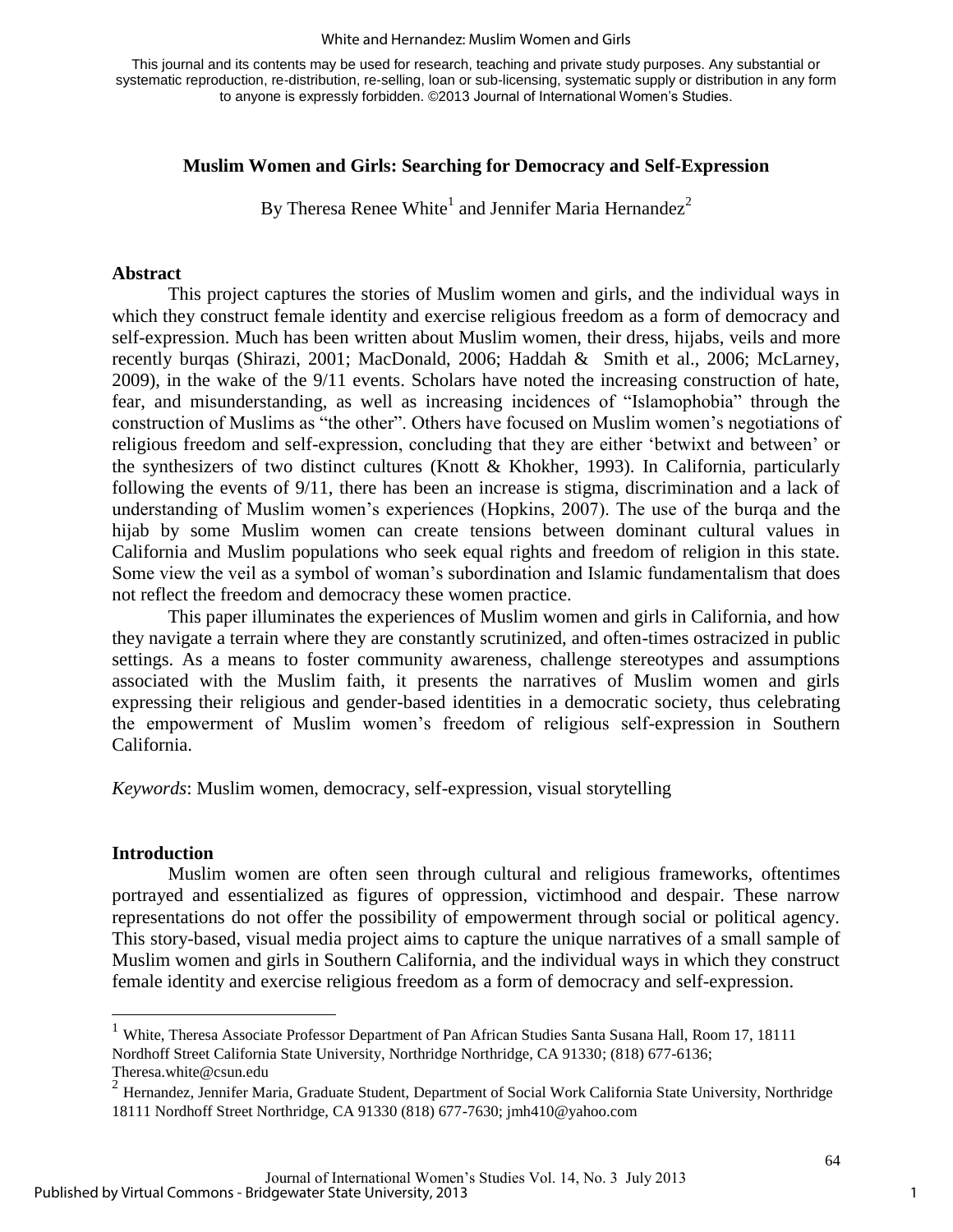Much has been written about Muslim women, their dress, hijabs, veils, and more recently, burqas (Shirazi, 2001; MacDonald, 2006; Haddah & Smith et al., 2006; McLarney, 2009; Zahedi, 2011), in the wake of the 9/11 events. The scarves, called *hijab* or *veils,* are worn by many girls once they pass puberty, as part of the Islam's dictates requiring women to dress modestly. Not all Muslim women wear them, as it is not explicitly required by the Koran, and some say there has been misplaced emphasis on the scarf as a marker of personal piety and religious devotion. The hijab is worn wrapped around the head to cover all the hair, and tied under the chin, with a corner hanging down the back. Women wearing the hijab must adhere to rules of modesty, such as keeping their arms and legs covered in public (Banks, 2001). A Muslim woman adorned in a hijab or any other form of head scarf is often a visible marker of difference and a target of prejudice in the U.S.

Scholars have noted the increasing construction of hate, fear, and misunderstanding, as well as increasing incidences of "Islamophobia" through the construction of Muslim women as "the other". Others have focused on Muslim women's negotiations of religious freedom and selfexpression, concluding that they are either 'betwixt and between' or the synthesizers of two distinct cultures (Knott & Khokher, 1993).

International awareness and attention to the Muslim population skyrocketed after the terrorist attacks on U.S. soil on September 11, 2001. Read (2007) notes that there has been ongoing interest, and remains at "an all-time high due to the ongoing war against terror globally and escalating conflicts throughout the Middle East and Asia. This heightened awareness is amplified by the rapid growth of the Muslim population in major metropolitan areas around the world due to immigration, conversion to Islam, and natural population growth" (p. 231). This has been particularly true in western nations such as the United States and France, where Muslims now comprise the second largest monotheistic religious population in both countries (Read, 2007). According to Moore (2002), "in both nations, the global politicization of Islam has served to strengthen existing perceptions that Islam is incompatible with democracy and western civilization, inimical to human rights, in contempt of women and opposed to western values and interests" (p. 58).

In California, particularly following the events of 9/11, Hopkins (2007) noted the increase is stigma, discrimination, as well as a lack of understanding of Muslim women's experiences. While "Arab-looking" men were profiled as terrorists, Muslim women in traditional dress also felt the heat of a suspicious nation. News of sporadic violence aimed at Muslims reached new heights. Perhaps no single issue better captures the controversy over Muslim integration than the Islamic practice of veiling. Banks (2001) highlights reports from mosques and Muslim organizations across the country, including in Los Angeles, "of women being harassed, having their scarves vanked from their heads," while other females state that, "[in] some colleges and schools, young people have tried to light the tips of their scarves with a match, to set them on fire" (p. 36). Banks (2001) quotes Khalid Iqbal of the national Council on American Islamic Relations in Washington, D. C., when he states that, "in the aftermath of the terrorist attacks, the hijab has also become associated with the notion of terrorism in the eyes of some angry Americans. We have had to suggest that women don't go out at night, that they stay in safe, public places and have a cell phone ready to call for help." He recalled how "one woman was literally dragged and almost strangled when someone tried to pull off her scarf" (p. 1). Thus the discrimination against, and marginalization of, Muslim women has been a consistent aspect of the cultural/religious landscape.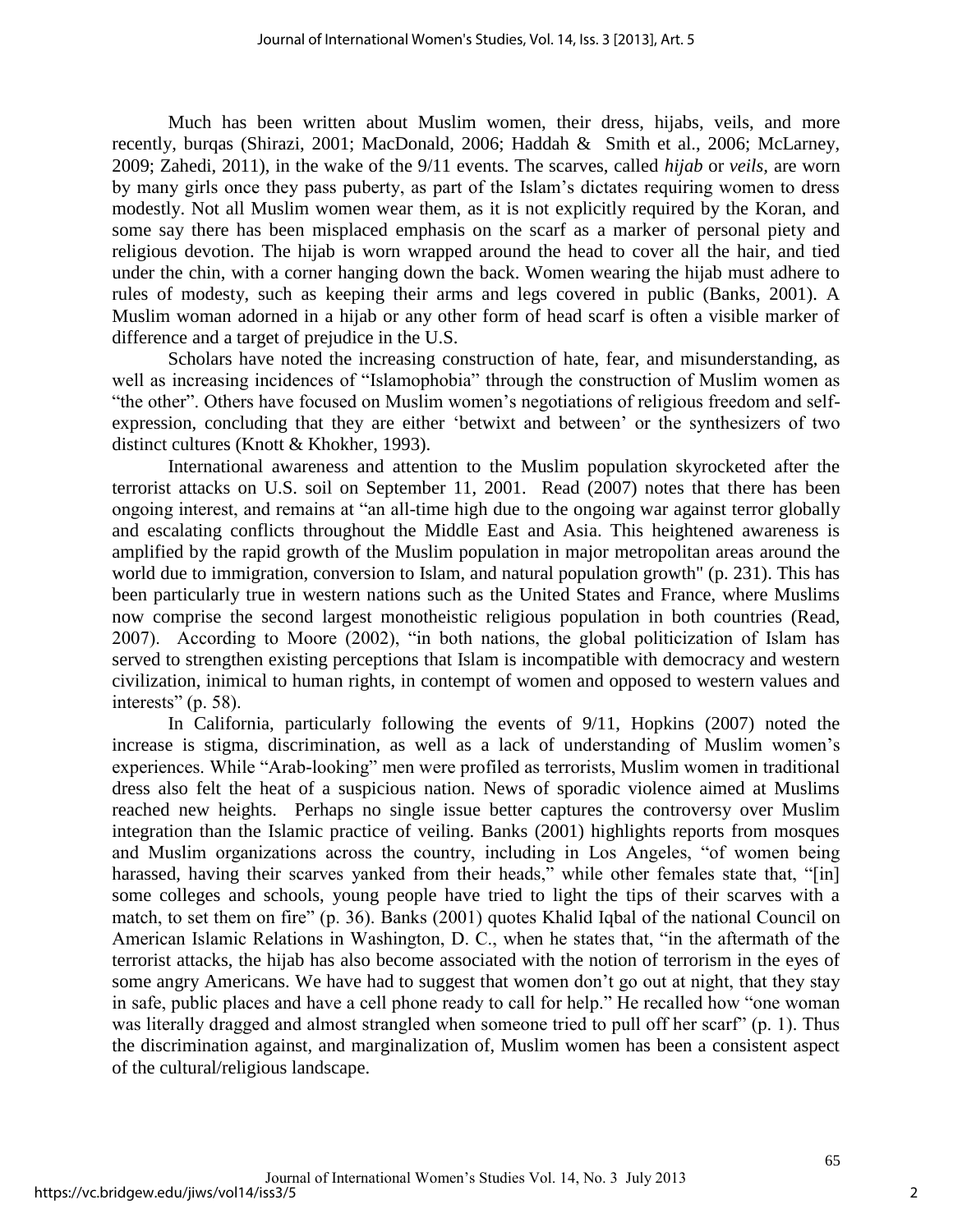The use of the *burqa* and the *hijab* by some Muslim women can create tensions between dominant cultural values in California and Muslim populations who seek equal rights and freedom of religion in this state. Some view the veil (i.e., hijab or burqa) as a symbol of woman's subordination and Islamic fundamentalism that does not reflect the freedom and democracy these women practice. Banks (2001) contends that "the West looks at the scarf as a sign that Muslim women are oppressed, but Muslim women see it as a sign of dignity that shows respect for their religion and elicits respect from men" (p. 1). Read (2002) argues that although veiling predates Islam, many consider it a universal symbol of women's oppression within a patriarchal religious culture. This belief, according to Ahmed (1992), derives from the relatively subordinate status of women in the Middle East, evidenced by women's comparatively low levels of educational attainment and low rates of labor force participation in many Arab nations. In this essentialist discourse, images of women wearing headscarves function as symbols of anti-modernity of Islam. However, in practice, what it means to "be Muslim" varies for different individuals, categories and groups of people, based on their intersecting identities and social locations.

Studies of Muslims in the diaspora suggest considerable diversity in gender relations and more variability of the role of women in Western countries, such as the United States and France (Read & Bartkowski 2000; Killian 2006). Some women wear the veil against the wishes of their fathers and husbands, in part, to deal with the marginality they experience as outsiders in western society (Read & Bartkowski 2000). Others are motivated to veil in order to serve progressive ends. The veil allows them to attend co-educational institutions and work in male-dominated occupations that might otherwise be considered inappropriate for non-veiled Muslim women (Bartkowski & Read 2003). It is critical to recognize alternative discourses, to acknowledge diverse locations and to validate knowledge from other perspectives, thus potentially avoiding the essentialist ways of knowing that has been scripted within Western societies.

While many studies have focused on Muslim women's experiences, there has yet to be a study that incorporates visual storytelling to illuminate the personal experiences of Muslim women and girls in Southern California, and how these females navigate a terrain where they are constantly scrutinized and often-times ostracized in public settings. Capturing these visual narratives is significant because historically, the voices of Muslim women have been marginalized in U.S. society.

One of the goals of this pilot project is to provide Muslim women and girls with a space for highlighting their unique experiences and to share their stories as a form of selfempowerment. This project aims to illuminate how Muslim women's identities are constructed, represented, negotiated and contested in everyday life. The overall aim of this project is to not only initiate critical dialogue between current paradigms, but to also move beyond those critiques to document the Muslim female's lived experiences. Through visual storytelling, an empirical research methodology whereby participants actively engage in the social construction of knowledge by visually documenting their reality through self-selected photographs and collaborative video-taped interviews**,** our project goals are to (1) challenge stereotypes and assumptions associated with the Muslim faith, (2) to celebrate the empowerment of Muslim women's freedom of religious self-expression in Southern California, and (3) to create a heightened consciousness and awareness of these issues.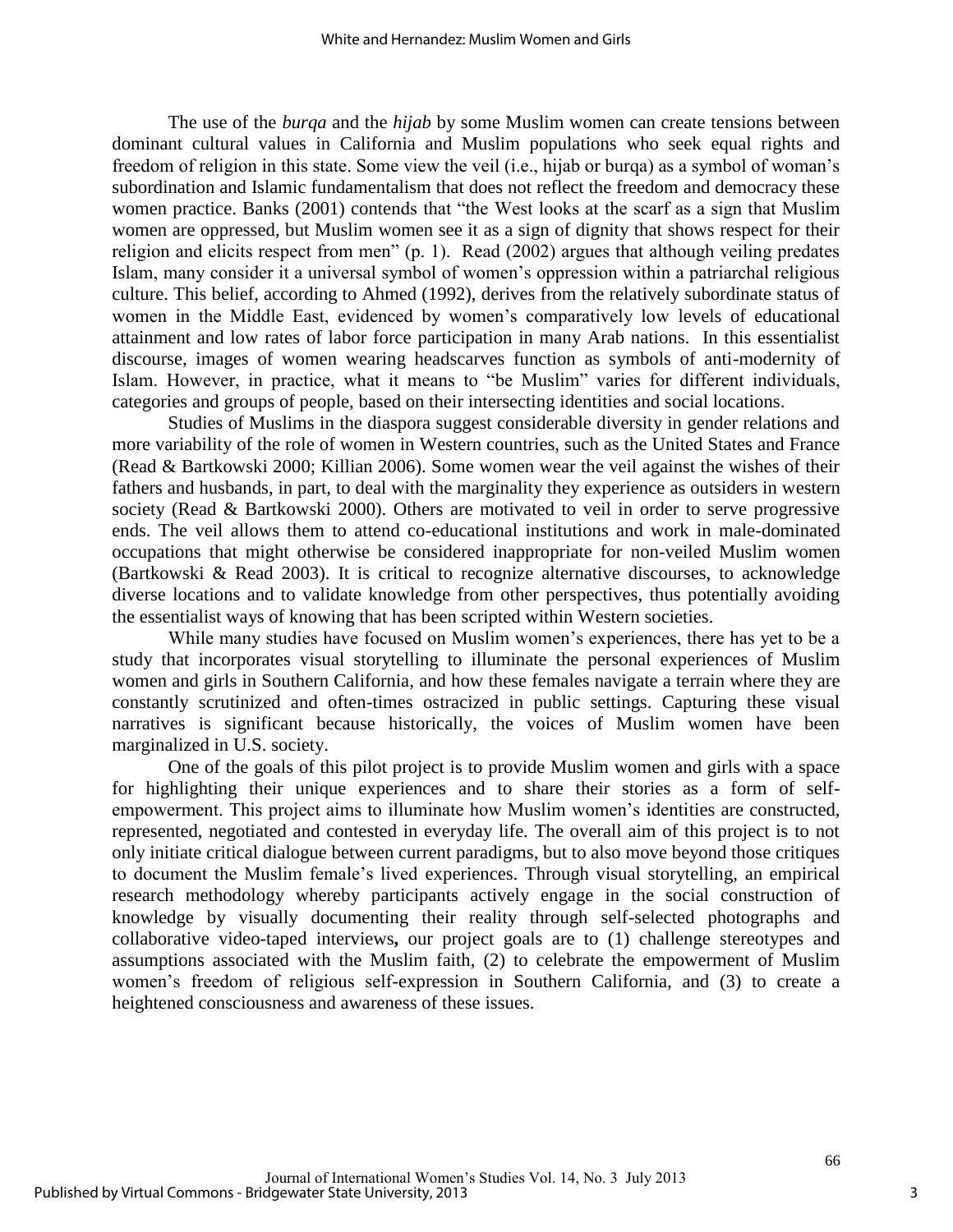#### **Literature Review**

#### *Historicizing Muslim Women's Identity*

There are many Western stereotypes to define Muslim women as part of the Islamic "other". The adornment and clothing many Muslim women wear have been attributed to Muslim women's oppression (Husain 2006; MacDonald 2006; Shirazi 2001). Husain (2006), a Muslim woman and scholar, states that the veil is "seemingly the age-old symbol of our repression and the archetypical rationale for our rescuing by the West" (p. 1). Other scholars, such as Shirazi (2009), mention that Muslim women are not passive victims; but instead, Muslim women "resist the oppressive rule of Islamic fundamentalism" (p. 1). Haddad (2007) also cites Zayzafoon (2005) who states, "the veil has acquired new meaning and significance as it has been appropriated as a symbol of an identity threatened by a ruthless enemy," referring to Westerners as the "enemy" (p. 256). Haddad then concludes with stating that the veil is "an important tool in helping Muslims not only survive but respond creatively to the tensions of post- 9/11 society in the United States" (p. 265).

#### *Tenets of Islam, Religious Practices and Muslim women*

According to Curran, Maier, & Renzetti (2012), Islam was founded by the Prophet Muhammad, who "is said to have received over the course of his lifetime a series of revelations from Allah, which he in turn passed on to his followers in the form of rules of behavior [and] these are compiled in the Qur'an (Koran)], which Muslims accept literally as the word of God" (p. 352). Both Muslim women and men are expected to adhere to the Five Pillars of Islam, which include: only believing in one God-Allah, requiring Muslims to pray during five assigned times of the day facing towards Mecca, taking part in charity, fasting from sunrise to sunset during the month of Ramadan, and partaking on a pilgrimage to Mecca at least once in a Muslim person's lifetime (Moore, 2006). Several scholars argue that it is patriarchy which does not allow Muslim women equal rights as men, rather than the teachings of Islam (Curran, Maier, & Renzetti, 2012; Shirazi 2009). Moreover, Curran, Maier, & Renzetti (2012), contend that Muhammad "recognized women's conjugal rights, their rights to ownership of their jewelry and earnings, their right to initiate a divorce, and their right to inheritance (although their share was half that of male heirs)" (p. 353). The authors cite scholars Engineer (1992, 2004), Hekmat (1997) & Roald (2001), who argue that women worshipped with men in the mosques during Muhammad's time. However, contemporary practices mandate the way in which men and women pray at the mosque. Women are either completely excluded from a mosque or they must sit in a designated area in the mosque, and are not allowed to lead prayers (Lazreg, 2009; Curran, Maier, & Renzetti, 2012; Shirazi, 2009). In addition, Shirazi (2009) explains that "Muslim women who follow the Sunni doctrine cannot attend the same mosque as men and those who follow the Shi'i tradition have segregated spaces for women within the same mosque" (p. 201).

Curran, Maier, & Renzetti (2012) explain that Islamic fundamentalism has "a particular vision of how their society should be structured and women's distinct place within that structure- --a vision shaped by their religious beliefs" (p. 355). Shirazi (2009) notes that the terms 'fundamentalism' and 'radical Islam' are interchangeable, along with explaining that in "Shariabased nations---nations based on Islamic law---Islamic authorities continue to embrace extremist policies and endorse political agendas that deny women their basic rights" (p. 2). Furthermore, Shirazi (2009) points out that "throughout the history of Islam, women have often been physically segregated and purposefully excluded from the public sphere" (p. 184).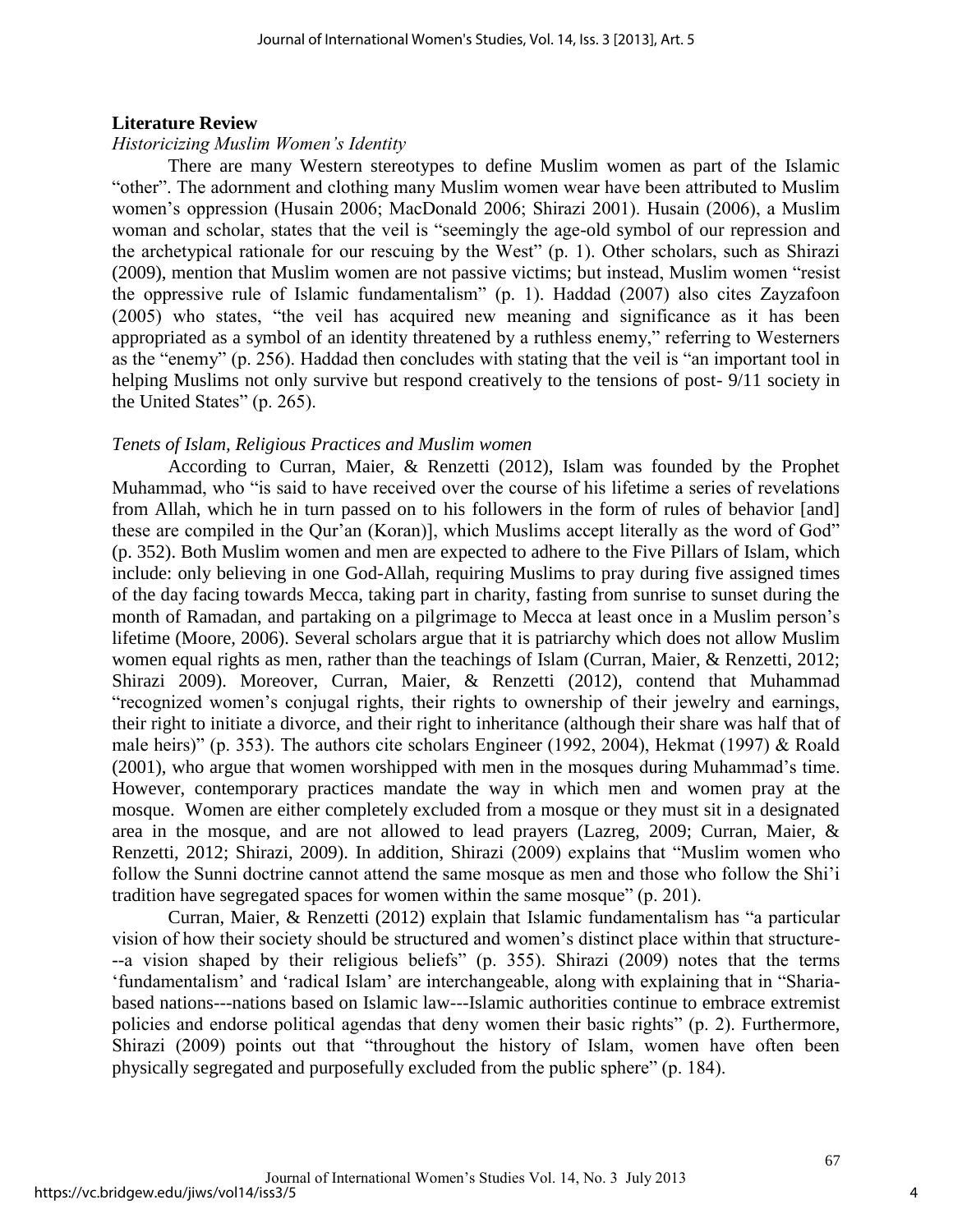#### *Adornment*

Shirazi (2001) states that, "some people think of the veil as erotic and romantic, others perceive it as a symbol of oppression, still others consider it a sign of piety, modesty, or purity" (p. 180). According to Curran, Maier & Renzetti (2012), Islamic societies require that women dress "modestly, that is veiled (in some societies with only a headscarf or hijab…) and clothed in a loose fitting garment (variously referred to chador or abaya) that covers the body completely so that no skin is exposed" (p. 354). Shirazi (2009) points out that although most Muslim women are told it is their religious duty to wear the veil, "the Qur'an does not specify how much of a woman's body must be covered, nor does it elaborate on the manner of veiling or the color and style" (p. 190).

Some researchers point out that women who wear the burqa, also called chador, that covers the entire body remain in "anonymity" and "unidentifiable" (Shirazi, 2009; Lazreg, 2009). Williams and Vashi (2007) found through their research with Muslim women that "along with its religious and social meanings, hijab is also a fashion statement" (p. 285). Additionally, the veil or hijab has become a symbol for terrorism for some people (Shirazi, 2001). Researchers contend that focusing on the veil is a form of taking away attention from other crucial issues, such as violence and patriarchal structures (Lazreg, 2009; Shirazi, 2009). According to Shirazi (2009), "While some women claim that their freedom and emancipation come from being a muhajjabeh, or veiled woman, numerous others find wearing the veil to be onerous and unnecessary" (p. 189).

#### *Discrimination/Oppression*

While researchers have found discrimination and exclusion within the Islamic religion and culture against women, there is also research which presents discrimination against Muslim women from non-Muslims. Sultan (2006) speaks about her own personal experiences as a Muslim woman living in New York City, who rode the subway often, and soon after the 9/11 events, found herself surrounded by racist commuters. Sultan (2006) explains that on the day she took out her Qur'an (Koran) to read in the subway, a commuter commented that her "Arabic shit" was "making people uncomfortable" (p. 49).

 Many scholars document details related to discrimination against Muslim girls in the school setting (Rana, 2007; Mc Andrew, 2006; Moore, 2007). Rana (2007) mentions one particular event, which occurred in San Francisco to a student named Laila, in which another student shouted racist remarks about her, such as: "She has a bomb under her sweater! Everybody run, this jihad girl is going to kill us!" (p. 170). In addition, Moore (2007), states there was a particular discriminatory incident at a school, in which a sixth-grade student in Oklahoma was suspended from school for wearing the hijab (p. 244).

 Moreover, Moore (2007) explains there is also discrimination in the workplace against Muslim women who wear the hijab, including a woman in North Carolina working as a nurse who was told to remove the hijab "because she had frightened a number of patients" (p. 245). With discrimination in the workplace, also comes sexual harassment and some women are fired from their positions when they do not allow for discrimination or harassment to occur (Lazreg, 2009).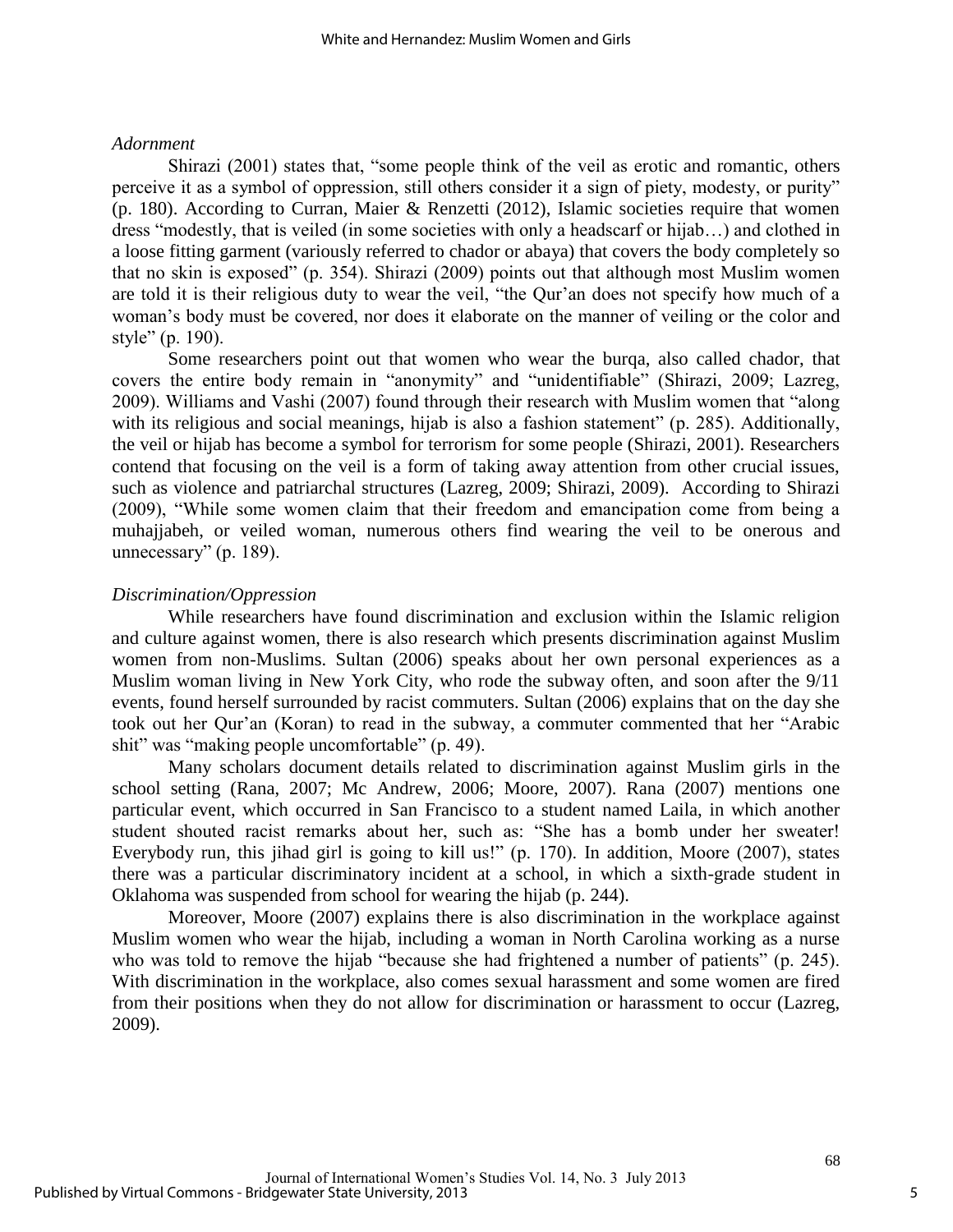#### *Romantic Relationships/ Partnerships/ Marriage*

 Peila (2010) states that in Islam, for some traditionalists, "marriage is understood as a union where women, in return for financial protection, are obliged to fulfill certain functions and behave in a specific way, such as the woman doing everything to please him, not the other way around" (p. 432). Furthermore, Peila (2010) contends that Islam traditionalists usually quote the Qur'anic verse (2:228), stating: "Men have a degree (of responsibility) over women," when referring to why women are expected to be subordinate (p. 432). Research points out that women's sexuality is constantly controlled and scrutinized by patriarchal and fundamentalist standards (Shirazi, 2001, 2009; MacDonald, 2006). Shirazi (2009) explains that "a woman's basic right to control her sexuality---and by extension, her body---has always been an irresistible target for fundamentalists" (p. 193). Additionally, arranged marriages can also take place, but these marriages are not prescribed by Islam, but rather part of the Arab and Pakistan culture (Williams & Vashi, 2007). According to Curran, Maier & Renzetti (2012), women's "duties are to serve their husbands, to keep house, to bear many children, and to instruct the children in the ways of Islam" in orthodox Islamic societies (p. 353).

 According to Shirazi (2001), many Muslim scholars believe that "unconstrained, women's sexuality has the potential to cause fitna, civil war, and the destruction of Muslim society (p. 107). MacDonald (2006) notes that, "in a society where Islamic law is prevalent, women's sexuality is strictly controlled, limited to the confines of heterosexual marriage, and often violently repressed" (p. 13). For instance, Shirazi (2009) argues that a person who commits adultery is punishable through receiving lashes or being stoned; usually this adversely affects women more than men because a man can easily accuse a woman of adultery (p. 47). According to Shirazi (2009), women who are raped must have four Muslim male witnesses to "testify that she was not committing adultery" (p. 29). There is also the possibility of a woman being killed, as part of "honor killings," where her family will kill her to avoid "shame", if she is thought to be committing adultery or if she was raped (Shirazi, 2009).

#### *Sacred Spaces of Empowerment and self-expression*

Shirazi (2009) argues that, "what many in the West are unaware of (and have no way of knowing) is that Islamic women are remarkably resourceful and accomplish unimaginable good when united in common purpose" (p. 7). Researchers have found that Muslim women express themselves through various forms, including poetry, storytelling, writing and congregating in mixed-gender religious spaces. Abdullah (2006) states that she expresses herself and her identity through "chronicling my upbringing as a member of the first generation of African Americans raised Orthodox Muslim" (p. 218). She invites other Muslim women to tell their stories, and to "tell them loud and tell them true" (p. 219). Author Manaf (2006) expresses her feelings towards the veil through poetry. In the poem titled, "The Veil, My Body," Manaf (2006) states, "The veil defines my cultural identity…the veil is who I am" (p. 246). Lazreg (2009) shares the story about a Muslim woman, Qama, who decided to begin wearing the veil after the 9/11 events. She states that, "Qama's is a complex act of defining herself as a woman who lives across cultures (Middle Eastern and American), whose sociopolitical commitments place her at odds with other women who donned the hijab" (p. 55). Lazreg (2009) quotes Qama, as having stated: "I took up a challenged identity and made it my own," through starting to wear the veil post 9/11 (p. 55).

According to Shirazi (2009), there are Muslim women "building mosques of their own, assuming leadership positions within those structures, and even conducting prayer among mixedgender congregations" here in the United States. Furthermore, Shirazi states that Muslim women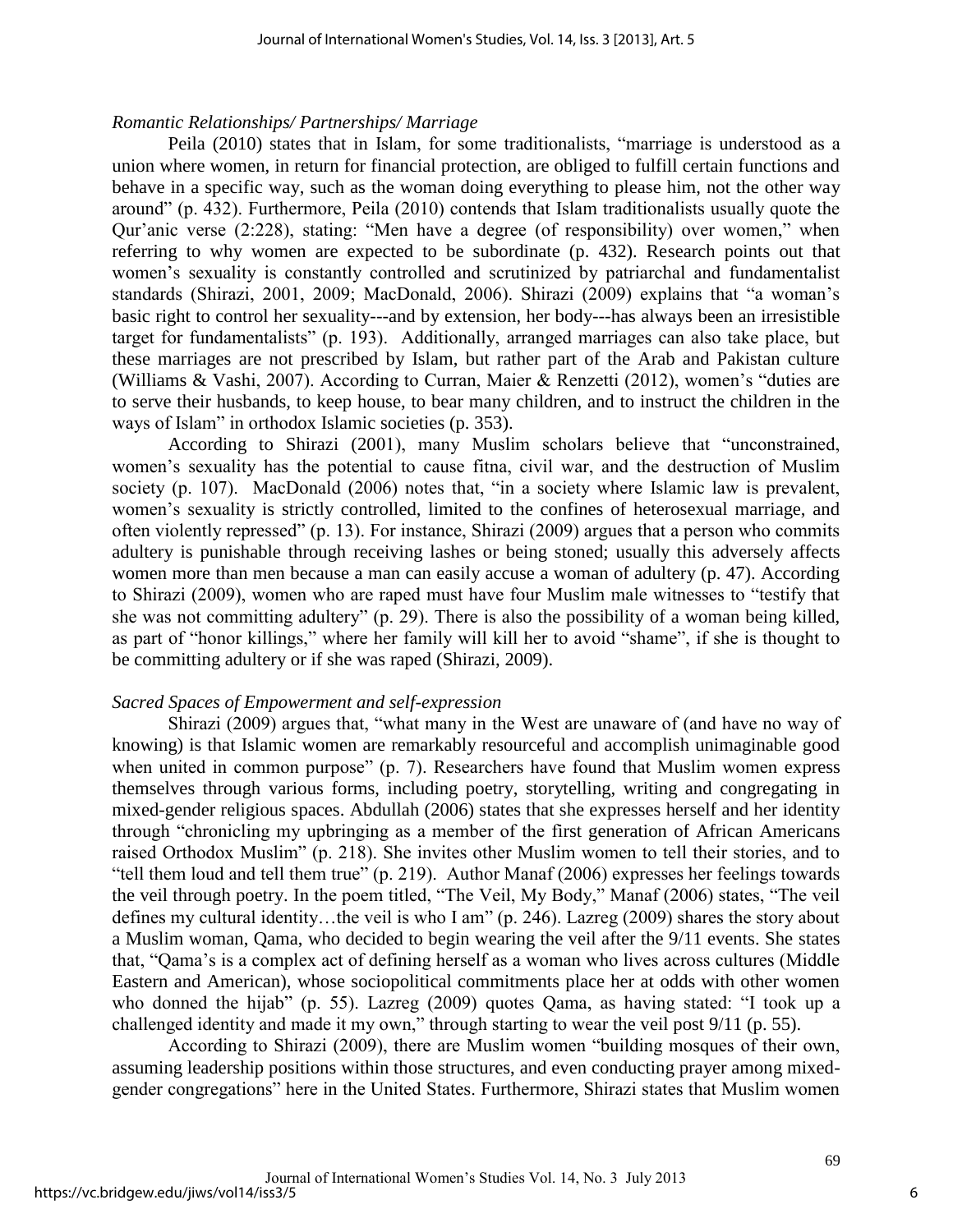have created all-female circles, which "include sharing ritual preparation and enjoyment of foods, honoring saints, visiting shrines, and reading the Qur'an or various books of Du'a (prayers to imams)" (p. 184). In addition, Shirazi (2009) points out that Muslim women are "peaceful warriors, fighting for breathing space and discovering clever pathways to solidarity, are achieving positions of religious, political, and social influence" (p. 226).

#### **Theoretical Frameworks and Approaches**

No *one* theory or theoretical framework was adequate for conducting a qualitative study that seeks to explore and understand the complex issues related to the multifaceted lives of Muslim women. Therefore, a more holistic approach was required whereby several theoretical paradigms, including Feminist Theory, Grounded Theory, Freire's (1970) approach to empowerment education (education for critical consciousness), and a participatory approach to visual storytelling were used as multiple flashlights to illuminate different aspects of the participants personal experiences.

#### *Feminist Theory*

 Feminist standpoint theories (Collins, 1991; Harding, 2004) grant epistemic privilege to women, who are viewed as authorities on their own lives and hold the power of knowledge construction and self-empowerment through knowledge making. These are important paradigms for understanding the hegemonic forces of patriarchy, by challenging the dominant ideologies and calling into question "taken for granted" knowledge and standards. Utilizing the theoretical tenets of feminist thought allowed for expanded critiques of Muslim female behavior that reflects the interests of Muslim women, who have developed a distinctive standpoint, by using alternative ways of producing and validating knowledge.

Feminists have long espoused the need to recognize the subjectivity of knowledge, arguing that experiential knowledge should form the basis for scriptural knowledge, recognizing that experiences form a most important foundation for constructing what is written (Puwar & Raghuram (2003).

Feminist standpoint theorists acknowledge that "who we are" and "what we know" will shift and change, in response to the different material conditions, as well as to the fact that each individual occupies more than one experiential and identity location (Hirschmann, 1997). Therefore, feminist standpoint theories attempt to describe women's experiences of privilege and oppression, explain its causes and consequences, and prescribe strategies for women's liberation.

#### *Freire's model of empowerment*

Freire acknowledges that established knowledge comes from those in power; therefore less powerful individuals are left voiceless. He emphasizes creating collective knowledge that comes from a shared group experience and understanding of the social influences that affect their lives (Wallerstein & Bernstein, 1988). Empowering education teaches more than individual development. Efforts are directed at individual change, community quality of life, and structural changes for social justice. Both feminist standpoint theories and Freire's model of empowerment recognize the power of the oppressed and value the voices of those less privileged.

The philosophical underpinnings of Freire's approach to empowerment education are very similar to feminist standpoint theories in that both acknowledge issues identified by individuals and their community. They use active listening and learning through the dialogue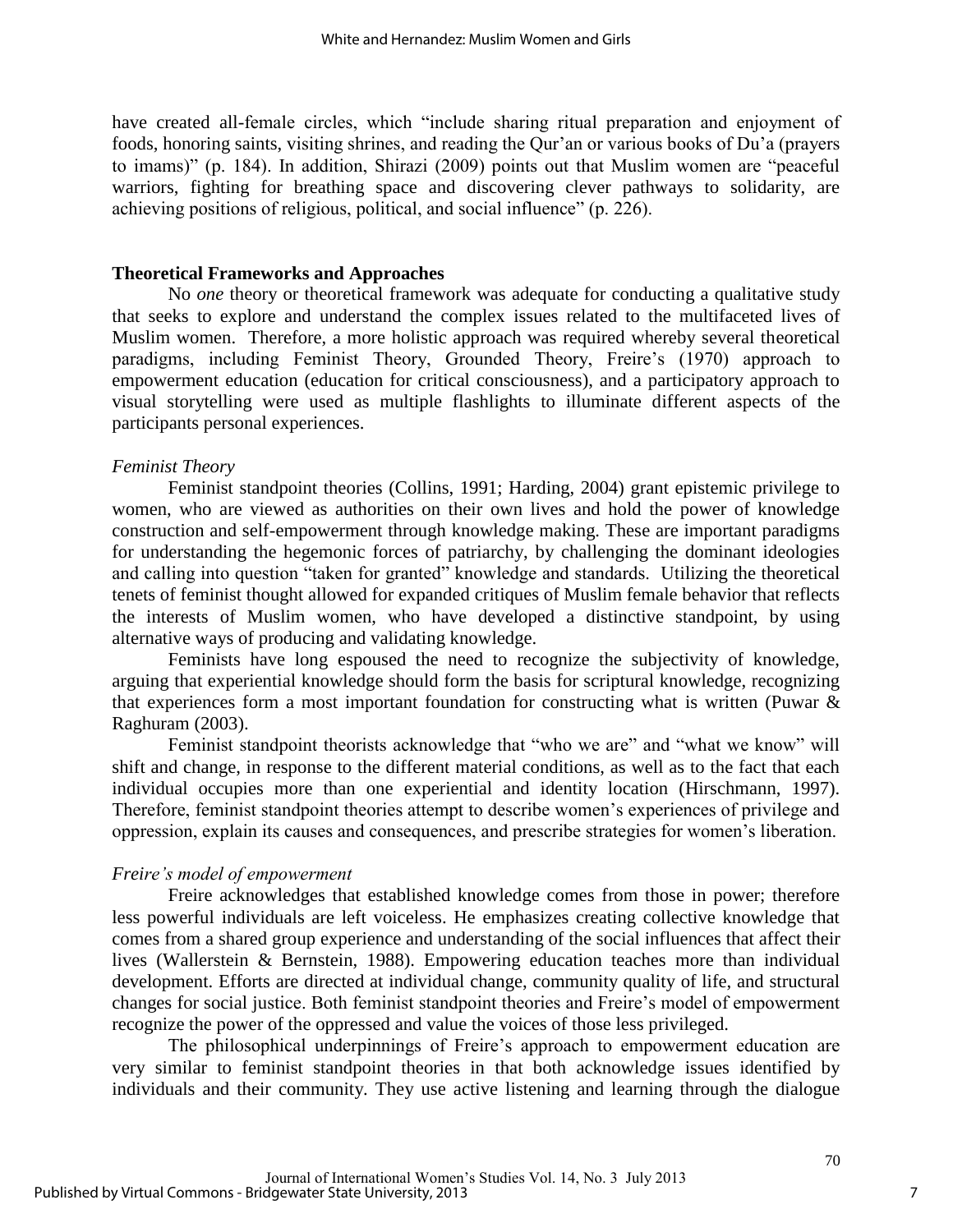process, thus engaging individuals to take action toward emancipation. Giving people an opportunity to visually narrate their own lives can be used to initiate dialogue, as well as educate and create awareness within a community for social change.

#### *Grounded Theory*

Grounded theory involves the gathering and analysis of data that are grounded in the reality of the lived experiences of the target population. This approach mandates that the researcher remain open to all possible theoretical understandings; develop tentative interpretations about the data through codes and nascent categories; integrate and streamline data collection and analysis through making systematic comparisons throughout the inquiry, build inductive theoretical analyses and then identity emerging theoretical ideas about the data (Charmaz, 2007). This theory is appropriate for use in the present pilot study, because there is limited available empirical research on the topics targeted herein with regard to Muslim women.

#### *Participatory Approach to Visual Storytelling*

This project is also rooted in a participatory approach to visual storytelling, informed by video-taped focus groups and documentary photography. Documentary photography is described as the social conscious presented in visual imagery (Rosler, 1989). By giving ordinary people cameras and allowing them to participate in representing their own lives, visual storytelling can be used within a community for social change.

By using a creative and powerful tool, such as video-taped focus groups and documentary photography, participants can visually tell their story, draw attention to the realities of their lives (Zhao, 1993), ignite public interest and curiosity (Wang, Burris, & Ping, 1996) and promote the well-being of themselves and their communities.

#### *Methodological Approach*

 In this project, we wanted to allow respondents to construct their personal stories based on their lived realities as self-identified Muslim women living in Southern California. We were interested in how Muslim women search for democracy and self-expression (in line with the 1967 classic grounded theory approach of Glaser & Strauss). The qualitative research methodology draws upon the collective memory and experience of the participants through videotaped focus groups as they discuss Muslim female identity and the ways in which they exercise religious freedom as a form of expression.

This pilot study examines a small sample of women and girls of different ethnicities and racial backgrounds, who self-identify as Muslim. Through videotaped focus group using photoelicitation, we aimed to understand the individual ways in which the women and girls construct their female identity and exercise religious freedom as a form of democracy and self-expression. A "photo-elicitation interview" is based on the idea of inserting a photograph (in this case, generated by the participant) into a research interview (Harper, 2002). The small sample of photographs served as a means of communication between the researcher and the participants, providing an additional layer of understanding and representation of one's lived experience.

Before the focus group commenced, each participant selected a pseudonym. Selected video footage, based on specific themes identified through sorting and analyzing the transcriptions from the focus group, was used to illuminate the findings.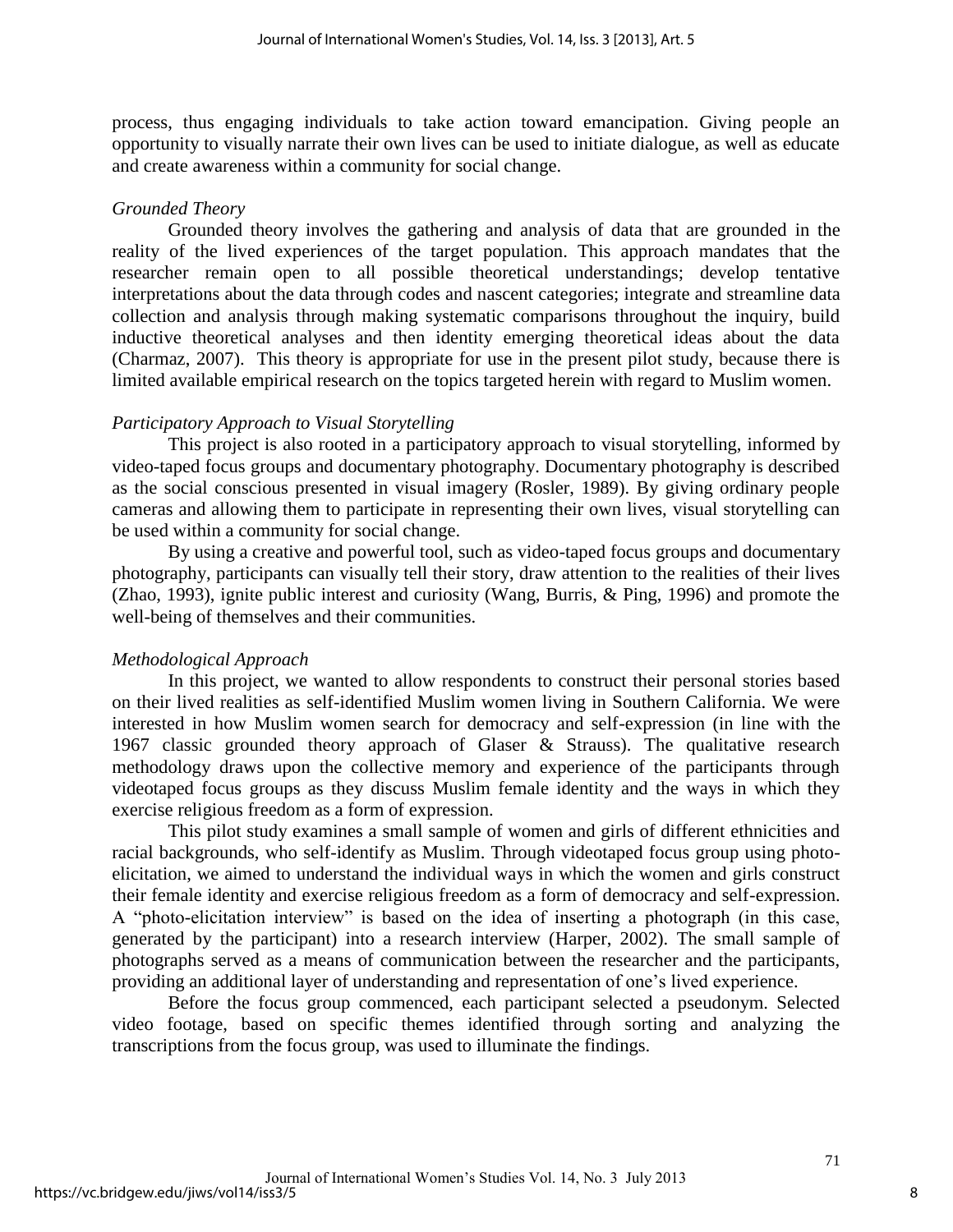### *Recruitment*

In the present pilot study we gathered a small sample of five multi-racial, women and girls between the ages of 10 and 45. Research assistants recruited them as volunteers at a variety of community locations, including mosques and community libraries. The study followed a *purposeful sampling* approach (Patton, 1990), or what LeCompte and Preissle (1993) call *criterion based selection.* This strategy mandates that the settings, persons, or events are selected deliberately in order to provide important information that cannot be obtained as well from other sources. We, thus, concentrated our efforts on recruiting women and girls who self-identify as Muslim, within predominantly Muslim communities in Los Angeles and the San Fernando Valley.

### *Participants*

The study included one African American female---Yancy, age 44, employed in the finance industry; One African American female---Stacy, age 16, high school student; One Caucasian female---Barbara, age 44, employed in environmental industry; One mixed race-- African American /Caucasian female---Janet, age 10, in elementary school; One Egyptian female---Ricci, age 39, employed in the advertising industry.

### *Procedures*

The CSUN Institutional Review Board approved this study, which was conducted in full compliance with the ethical standards regarding research conducted on human participants. We did not collect identifying information on any participant; each woman was identified only by a pseudonym, which was put on her research packet once assessment began.

### *Research Questions*

- 1. Religion: What (or who) contributed to your decision to pursue (or not pursue) Muslim religion?
- 2. Expression (Verbal): In what forum (spaces) are you able to express your passion, creativity, ideas, wants, needs, opinions?
- 3. Expression (Dress): In what forum (spaces) are you able to express yourself with/without your traditional Muslim attire?
- 4. How does gender complicate Muslim religious practices?
- *5.* In what ways are Muslim women empowered or oppressed within a marriage and/or partnership?

### *Analytic Strategy*

Using Glaser & Strauss (1967) grounded theory approach, data analysis from transcriptions was an ongoing process in the study. Lincoln and Guba's (1985) method of categorizing data was used to establish emergent and organizing constructs. An important strategy of categorizing analysis involved sorting the data into broader themes and issues. In line with Maxwell (1996), the coding categories were developed inductively during the analysis. Coding was thus a way of fracturing the data to allow for comparison between the categories as well as within the categories.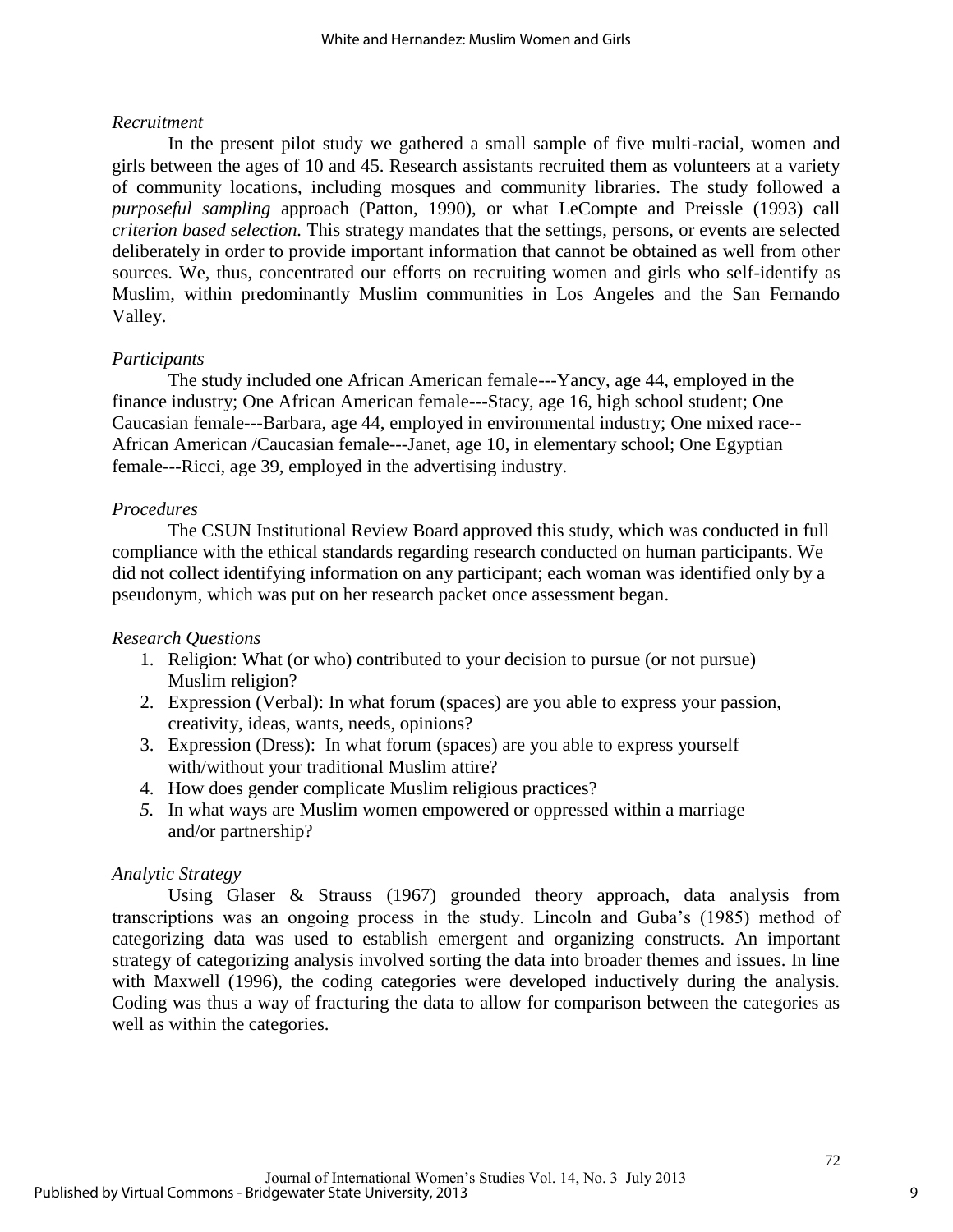### **Results**

#### *Gender norms/restrictions*

One participant stated that though men leading prayer in the mosque is a contemporary mandate, she was not bothered, and that it did not make her feel lesser than, while another thought the practice to be unfair and oppressive.

- Yancy: *Usually it's men you see praying in open spaces. For security reasons you will find that mostly Muslim men are more comfortable with the open display in public, offering their prayer. I don't think that a Muslim woman would feel safe enough to pray alone outside on the street. Early on in my transition to Islam, I would pray at work when it was late. I would find an empty cubicle and I would go pray, when no one was in the building. Would I pray openly like that in front of someone? Probably not. Not being a woman. Not in my current job.*
- Ricci: *One of my biggest issues [related to differences between men and women] is about wearing the hijab and the interpretation of it as their requirement. I know it [hijab] speaks of modesty, but I can definitely speak for myself, in that I don't think it is one of the fair things in the religion, that women have to cover up in dress and the men are only required to cover up from the naval to the knee.*

### *Discrimination*

 The occurrence of discrimination after 9-11, based on Muslim practices (i.e., wearing the hijab), as documented by numerous scholars, was ever present for the participants in this study, in the workplace, in school settings and in the community at large. Participants noted that these acts took place both within, and outside of the Muslim community.

- Ricci*: I think that other Arab women that know, or sense that I am an Arab-American, will definitely look at me and wonder if I'm Muslim or not. There are times where I've actually been in stores where I'll hear them speaking Egyptian, and I'll speak to them and they will ask me my name. Once they know through my name that I'm Muslim I do get looks, and just that feeling of "oh, you're not covered up." I've felt that I've been judged because I was not covered up and they were.*
- Yancy: *There are a few situations that I've found challenging. In one situation, I was in hijab and I extended a greeting to someone of Arab descent and was not responded to at all by the man or the woman. It was as if my greeting of "Salam" fell on deaf ears. That is something that I've experienced as an African-American woman in California that made me really uncomfortable.*
- Barbara: *When I first joined Islam, I decided I was going in with both feet. I wore hijab everyday, even if I went to go move my car outside. Within a month I was fired from my job, and for no grounds, no reasoning. It was really*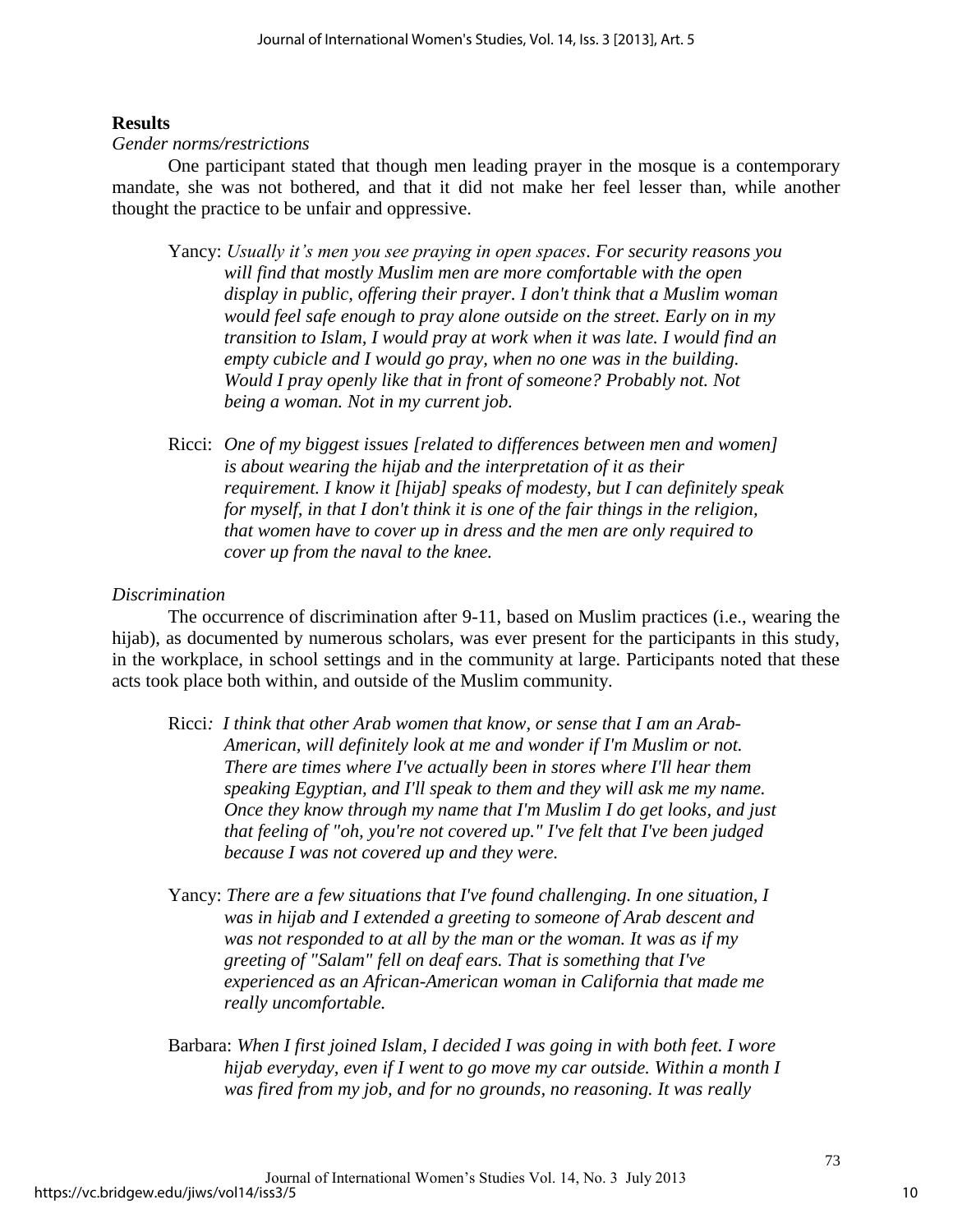*tough for me because I couldn't understand. My work didn't change, and I as a person hadn't changed.*

- Yancy: *The only thing I can say is after 9-11, I chose not to wear my hijab at work. There were some pretty strong looks, from mostly men. It was challenging going in and out of the corporate office, at that time. When 9- 11 took place I was married and my husband called me and said, 'take that hijab off your head before you leave the building.' That's how afraid he was for me because he knew that I travelled far, alone with my daughter in the car. Once I experienced what felt like, men in the elevator looking at me strangely, I did remove my hijab going to work.*
- Barbara: *Since 9-11, I haven't felt any major discrimination towards me. I think it's because when I'm out I'm not covered, you wouldn't know that I'm Muslim. It's been more my family, or people close to me that know I'm a Muslim. The minute it [9-11] happened I was constantly defending that [my Muslim faith] with my family. I kept pulling up examples of Christians and comparing it to Islam, like, 'what about this guy, you know Jim Jones.' It was the only way to deal with it.*
- Stacy: *One time, during the first year of middle school, one of the students wanted to know my religion. When I said 'I'm Muslim' she said 'Oh no I can't be your friend anymore.' And I said 'Why?' And she said 'because you're a terrorist.' I just looked at her and said, 'You don't have to be my friend anymore, but I'm letting you know I'm not a terrorist.' A lot of people have confusion and misunderstandings about what Muslims really are.*

#### *Romantic Partnerships/Marriage*

Research points out that women's sexuality is constantly controlled and scrutinized by patriarchal and fundamentalist standards (Shirazi, 2001, 2009; MacDonald, 2006). One of the participants did not feel oppressed or controlled by the practice of women following the man, according to Muslim practices. However, the criteria, as is relates to "following" was clearly emphasized. Additionally, one participant who was ostracized by her parents for dating outside the Muslim faith, felt that the rules that state Muslim women should follow the man, is unjust and discriminatory. It was also evident that the youth in this study have a different set of values related to marriage, than that of the older generation.

Ricci: *I think that the most poignant limitation that I've had to experience in my life was when I graduated from college and I fell in love with a non-Muslim man. My parents indicated that that was not appropriate for a Muslim woman, unless he was Muslim. So I was disowned for five-years while I was with him. My parents definitely wanted their daughter to marry a Muslim. A Muslim man can marry a woman from any religion, but a Muslim woman must marry a Muslim man. My parents indicated the reason why a Muslim woman should marry a Muslim man is if she has*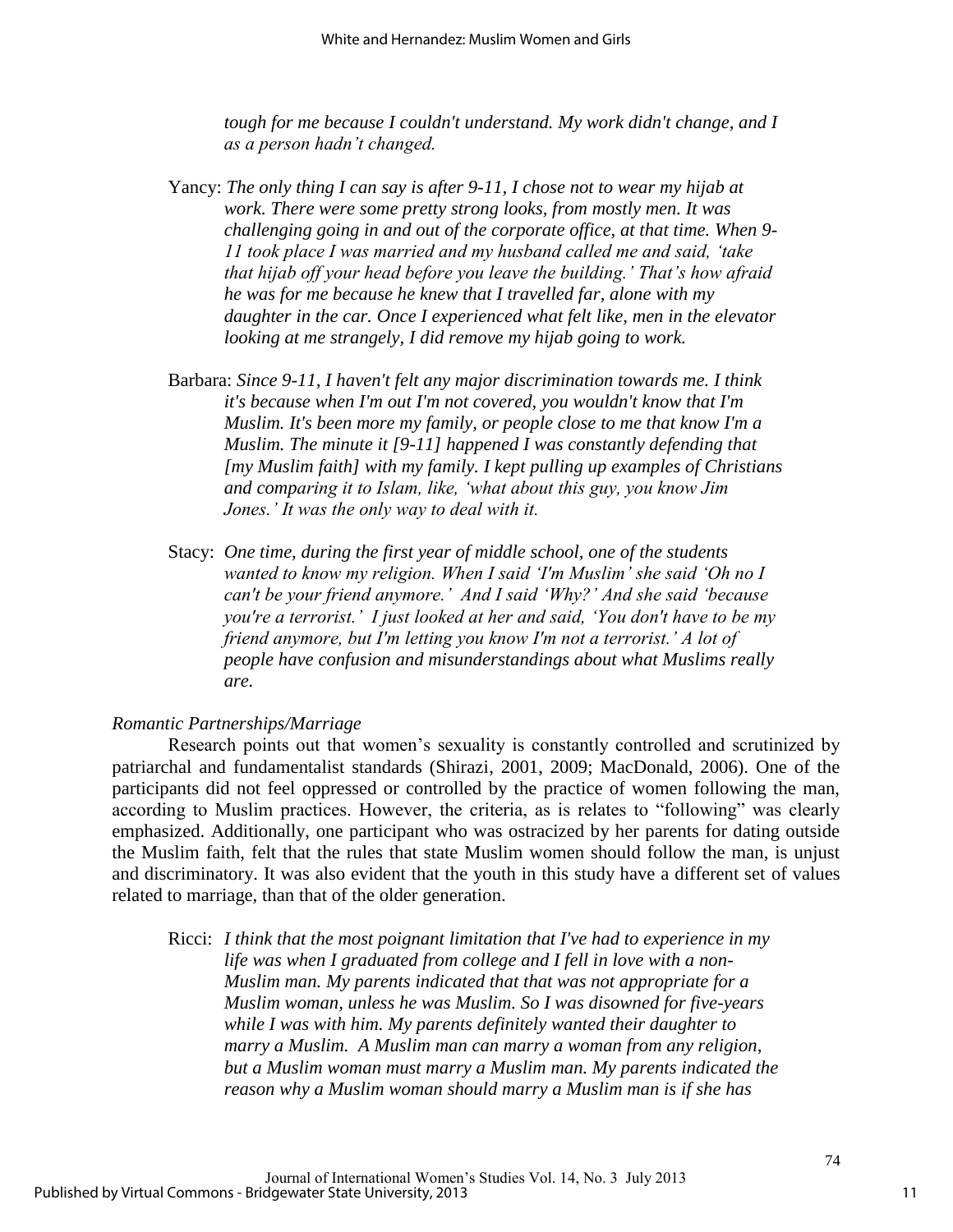*children, it will carry on his Muslim name, and therefore it continues the religion. I think that's really unfair.* 

Yancy**:** *The man is the leader of the home, so when you have a Muslim woman marry someone who is not Muslim, you're putting a leader in your home, someone that does not have the same belief system as you. For a lot of Muslim parents, it is a concern that you raise your children as Muslims. And if she marries someone who is not Muslim, there is a possibility that her rights as a Muslim woman could be infringed upon or not respected. He could lead her astray, and that could be challenging for a lot of parents.* 

*I believe that Muslim women are led by their mate, that's what we should do. But in the same sense follow is not follow him, as in follow his actions, or follow what he says to do. We stand side-by-side. He has the right over me as a woman to provide certain things to him, to fulfill certain needs, and the same for him for me.* 

Stacy: *To me, it's not about religion, but it's all about the foundation you came from at home. You can be a Muslim guy and still act like you don't have any sense. If he [my future mate] happens to be Muslim, then that's a plus. But, no, I don't think it's mandatory [to marry a Muslim man], but I think that I should. There are a lot of Muslim guys in my community, but it's not like you see them a lot. You only see them when there's a Muslim event, so it would be hard to say that I'll find a husband that's Muslim.* 

#### *Self Expression: Adornment*

Banks (2001) contends that "the West looks at the scarf as a sign that Muslim women are oppressed, but Muslim women see it as a sign of dignity that shows respect for their religion and elicits respect from men" (p. 1). Most of the participants refuted the ideas that wearing the hijab is oppressive, but stated that "wearing adornment is a choice." They indicated that they "feel more respected" as women because attention is not sexually driven, but rather based on character and a genuine interest in them.

Barbara: *Islam is a universal religion. It's not telling you, you must wear the Arab style of dress. You wear your own culture, your customs. We wear jeans in America. It [Koran] is just telling you this is the minimum requirement that needs to be covered. This is how you need to be dressed to preserve your dignity and to represent Islam. The rest of the details are up to you. Usually when you see women who are fully covered and only showing their eyes, that's for their husband. To me, being a native born Californian, I think that our clothes and our appearances, or lack thereof, is over saturated in our society. At the onset of my conversion to Islam, I would say that the idea of putting more clothes on was appealing to me. It forced me to think that there is more to me than just how I look, or what I wear. Now that I'm a little older in my Islamic practice, I have found my*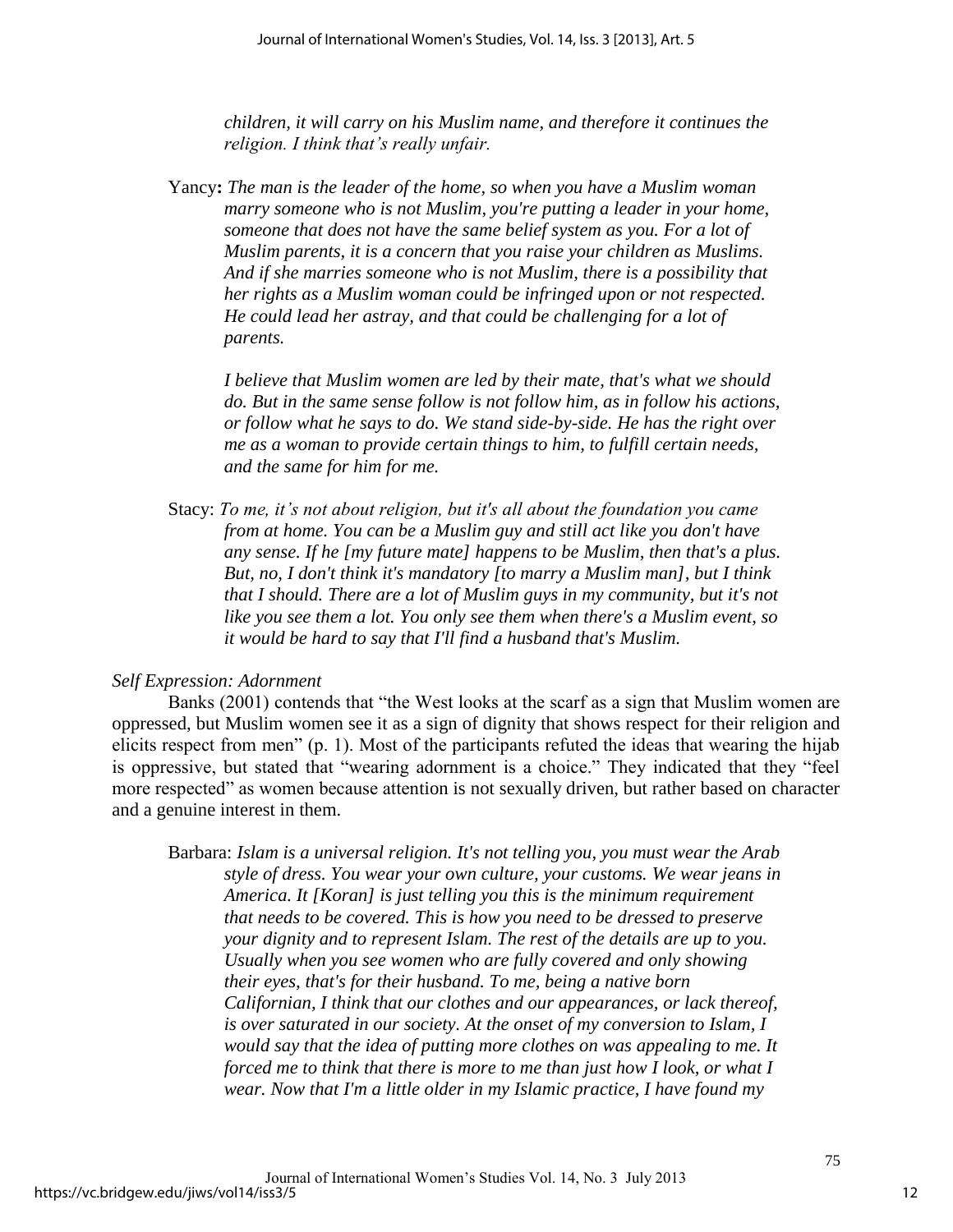*true balance, and I do not believe that I wear my religion in my clothes. The way I feel about Islam is in my heart and in my soul, in my conduct and how I represent myself. Do I think it's fair that men have less to cover than women? Actually it doesn't really bother me. Islam is a religion that is trying to prevent something, an evil, before it happens. So if that means I'm covering to try and prevent all different types of men attracted to me, then that's what it is.* 

- Stacy: *I feel that I shouldn't have to wear all that to know who I am, so it doesn't really bother me that women have to wear more clothing than Muslim men, because women have more elements to their body. As a Muslim young lady, I've always claimed my religion. If I'm feeling like I want to wear my hijab out, I wear it because I feel like it. But it's not because I'm forced to.*
- Janet*: Sometimes I wear the hijab out to the masjib, but not all of the time. Sometimes I wear it when I want to show it off. I like to wear it to represent Muslim at school, because only three other people are Muslim. I'll wear my scarf whenever, 'cause it doesn't really matter. I don't care if I'm judged.*
- Ricci: *The only time I wear the hijab is when I go to a mosque for prayers or events that occur in the mosque. Otherwise I do not wear it at any time during my life. I think it's a personal choice. I don't think that not wearing a hijab means that I'm not Muslim. I would say I just choose not to cover in the way that most Muslim women cover up. I wear what is culturally accepted, I mean I definitely don't have any restrictio*ns.

#### *Self Expression*

 Contrary to the majority of the research reflected herein, most of the participants were fully aware of their power as women, and felt that they have a voice in determining how they move about in the world. There was little indication that these women and girls feel inhibited in expressing themselves in any forum. There was no indication of seeking separate spaces from men for religious exploration, since the participants indicated that they are not experiencing oppression:

Yancy: *I think with the group that you have here today...I don't think we're having a problem expressing ourselves. Me, I swim, I do own a bathing suit, but I try to be modest. Then there are times where I just feel like I want to have on a long dress, or I just want to have on long sleeves. It's not so much a place or time, for me, it's 'how am I feeling today? Where am I at today?' That kind of dictates, for me, whether or not I want to put my hijab on.* 

Stacy: *I don't feel like I want to do what other girls are doing that aren't Muslim. But when I first found out at my school that I couldn't wear scarves or anything on my head, I was kinda' like, 'so I can't wear my hijab if I*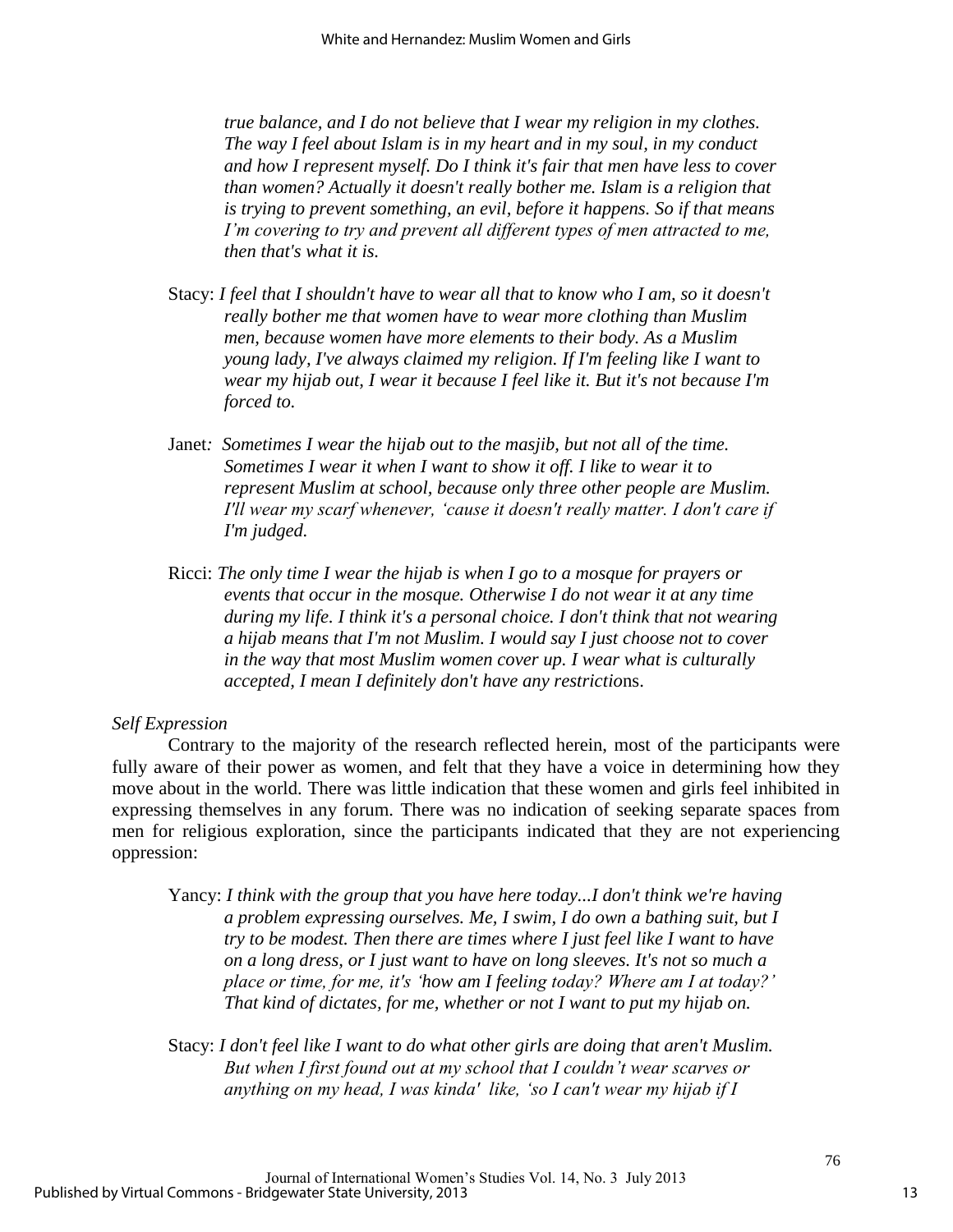*chose to one day?' At first I was uncomfortable, but then I was just like, 'ok I'll go to school as is.'*

Barbara: *I don't think there is any place where I don't feel comfortable expressing myself, but for me, it ties back to the cultural aspect. Like if we are at the beach and the thing is to wear a string bikini and a thong, well that doesn't feel right for me. I don't feel severely restricted in my clothing, as I feel like I have choices and can exercise them as I please, within limits.* 

#### **Significance**

 This project is significant because it places the power of representation in the hands of Muslim women themselves, providing the opportunity for re-definition, empowerment and resistance to stigma. Through the use of videotaped storytelling as a form of activism, this project engages an audience beyond academia, creates community awareness and a heightened social consciousness.

#### **Limitations**

 This pilot project does have limitations, particularly related to the small sample size, as it is not generalizable to the larger population, and to all Muslim women living in Los Angeles. Moreover, the focus group and the visual images taken by the women captures only one moment in time. We acknowledge that the women's realities are fluid, dynamic and ever-changing, thus additional photos taken by the participants would illuminate more varied aspects of their lives. We also would suggest that additional focus groups be conducted in order to reveal a more fullbodied narrative of Muslim women and girls in Southern California.

#### **Discussion/Conclusion**

 With this project we attempted to get a glimpse into the world of Muslim women residing in Southern California. The findings from this study will serve to challenge stereotypes and stigma about Muslim women and their communities, contributing to a more open dialogue about religious oppression, Christian privilege and intersectionality. It will contribute to understanding feminist theory and arts-based research methods, as well as participatory approaches with individuals for co-creating knowledge.

 This pilot study, by no means, provides the definitive answers to the questions raised. Rather the voices of the participants are meant to stimulate interdisciplinary and cross-national dialogue on a topic that is central to understanding women's relationship to religion, individual rights, self-expression and empowerment. It provides insight into Muslim women and girl's diverse motivations for veiling and re-defines the boundaries of individual, cultural and religious practices.

There has been very little space to construct or express alternative narratives that allow for the complexity of multi-racial and multi-ethnic Muslim women's religion identity and subjectivities. One of the aims of this project is to shift the terms of debate and to initiate new dialogues by looking at the complex ways in which gender intersects with religion in the construction of "otherness." We hope to challenge the image of passivity that has so often been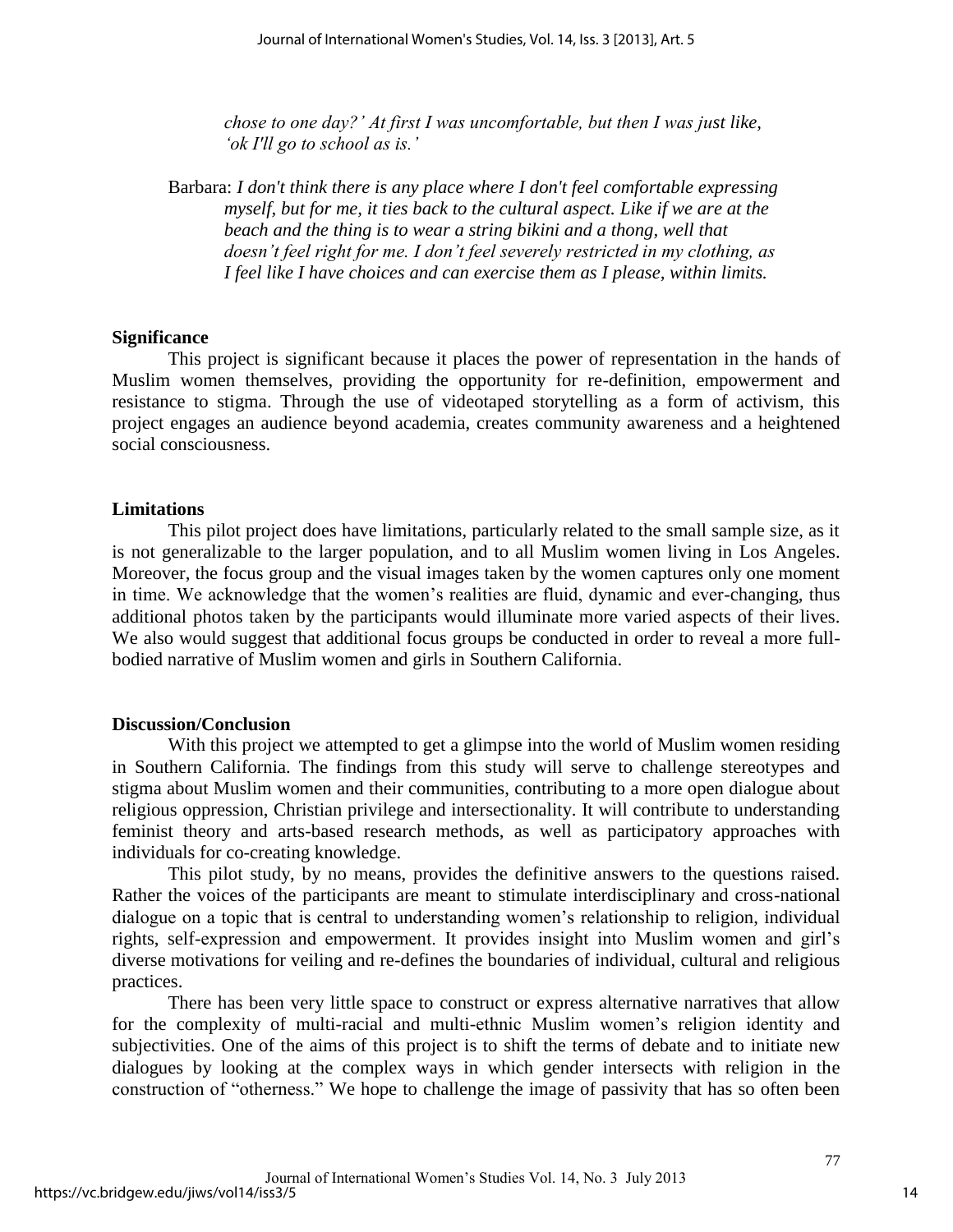ascribed to Muslim women, one that connotes a subaltern female, as a highly heterogeneous and fractured entity.

 Our vision is to provide new information and heightened consciousness and awareness about Muslim female's lived experiences; to challenge stereotypes and assumptions associated with the Muslim faith; and to celebrate the empowerment of Muslim women's freedom of religious self-expression in Southern California. The stories that we aim to tell are significant because historically, the voices of Muslim women have been marginalized in U.S. society.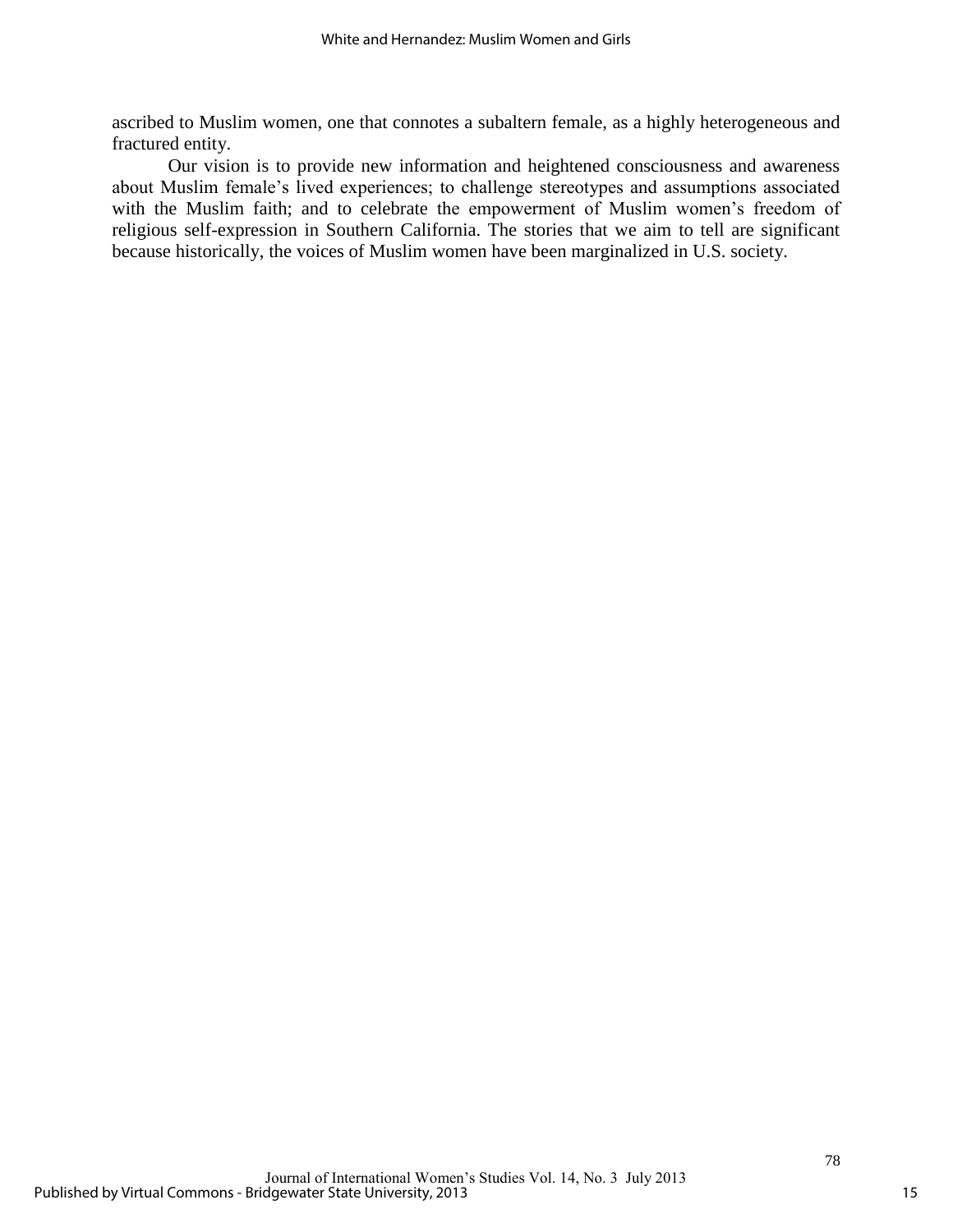## **Appendix**

### **Research Participants**



Janet





Barbara and Janet

Janet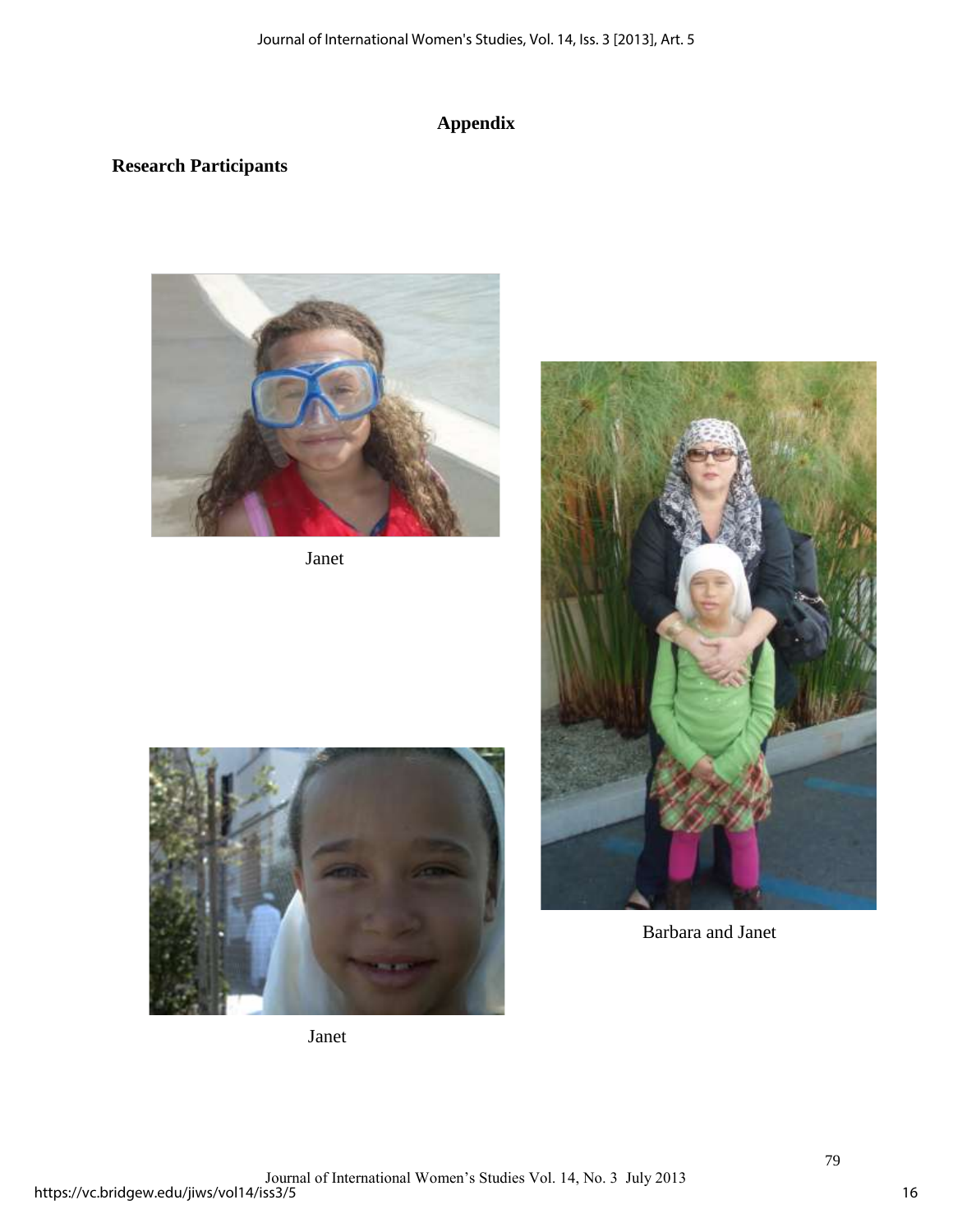

Stacy





Ricci and her mother

Ricci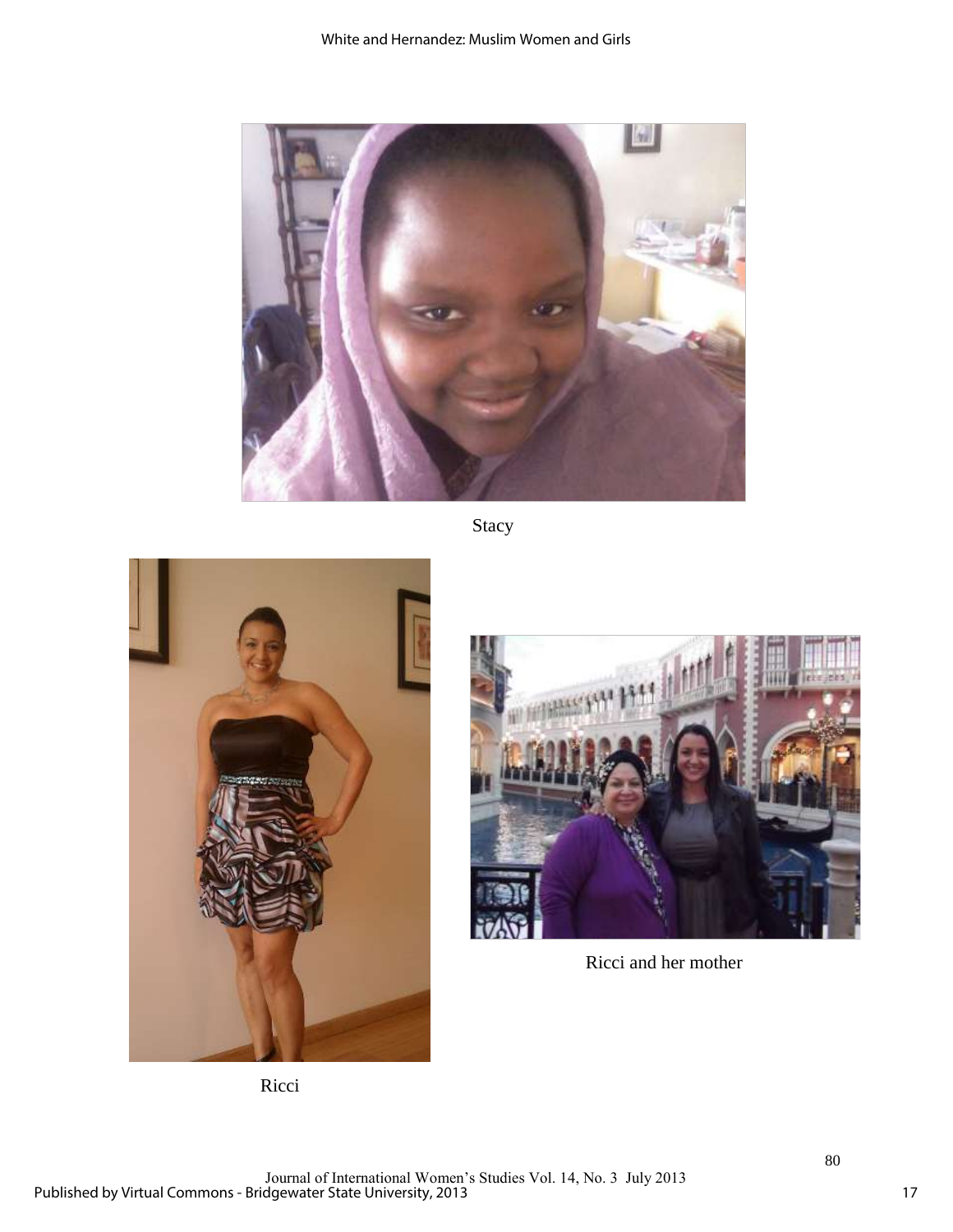**References** 

- Abdullah, H. (2006). And ain't I a muslima? In S. Husain (Ed.), *Voices of resistance* (pp. 217- 221). Emeryville, CA: Seal Press.
- Afshar, H., Aitken, R., & Franks, M. (2006). Islamophobia and women of Pakistani descent in Bradford: The crisis of ascribed and adopted identities. In H. Moghissi (Ed.), *Muslim diaspora: Gender, culture and identity* (pp. 167- 181). New York, NY: Routledge.
- Banks, S (2001) "Donning Scarves in Solidarity" in Common Dreams: Building Progressive Community from http://www.commondreams.org/views01/0925-12.htm retrieved May 31, 2012.
- Bartkowski, J., and Read, J. (2003). "Veiled Submission: Gender, Power and Identity among Evangelical and Muslim Women in the U.S." Qualitative Sociology 6: 71-92.
- Charmaz, K, and Henwood, K . (2007). In Carla Willig and Wendy Stainton-Rogers (Eds.). *Handbook of Qualitative Psychology.* Sage: London.
- Curran, D. J., Maier, S. L., & Renzetti, C. M. (2012). Gender and spirituality. *Women, men, and society* (6th ed., pp. 333- 364). Boston: Pearson.
- Engineer, A.A. (1992). *The rights of women in Islam.* New York: St. Martin's Press.
- Engineer, A.A. (2004). *The rights of women in Islam.* New Delhi: Sterling Publishers.
- Freire, P. (1970). *Pedagogy of the oppressed.* New York: Continuum.
- Haddad, Y. Y. (2007). The post- 9/11 hijab as icon. *Sociology of Religion*, *68*(3), 253-267.
- Harding, S. (2004). *The feminist standpoint theory reader: Intellectual and political conversations.* New York: Routledge.
- Hekmat, A. (1997). *Women and the Koran.* Amherst, NY: Prometheus Books.
- Hirschmann, N. (1997). Feminist standpoint as postmodern strategy, In S. Kenney & H. Kinsella (Eds.), Politics and feminist standpoint theories (pp. 73-92). New York: Haworth Press.
- Hopkins, E. (2007). Chapter 11: Young Muslims' Experiences of Local Landscapes After 11 September 2001. *In Geographies of Muslim Identities: diaspora, gender and belonging. Hopkins, P. and Kwan, M, Aitchison, C., (Eds.), United Kingdom: Ashgate Publishers.*
- Husain, S. (2006). *Voices of resistance.* Emeryville, CA: Seal Press.
- Knotta, K. & Khokherb, S. (1993). Religious and ethnic identity among young Muslim women in Bradford. *Journal of Ethnic and Migration Studies, 19*(4), 593-610.
- Lazreg, M. (2009). *Questioning the veil.* Princeton, NJ: Princeton University Press.
- LeCompte, M.D., & Preissle, J. (1993). Ethnography and qualitative design in educational research (2nd ed.). San Diego, CA: Academic Press.
- Manaf, N. (2006). The veil, my body. In S. Husain (Ed.), *Voices of resistance* (pp.246) Emeryville, CA: Seal Press.
- McAndrew, M. (2006). The hijab controversies in western public schools: Contrasting conceptions of ethnicity and of ethnic relations. In H. Moghissi (Ed.), *Muslim diaspora: Gender, culture and identity* (pp. 167- 181). New York, NY: Routledge.
- MacDonald, M. (2006). Muslim women and the veil: Problems of image and voice in media representations. *Feminist Media Studies*, *6*(1), 7- 23.
- Moore, K. M. 2002 '''United We Stand': American Attitudes toward (Muslim) Immigration Post-September 11<sup>th.</sup>: *Muslim World* 92: 39-58
- Moore, J. R. (2006). Islam in social studies education: What we should teach secondary students and why it matters. *The Social Studies*, *97*(4), 139-144.
- Moore, K. M. (2007). Visible through the veil: The regulation of Islam in American law. *Sociology of Religion*, *68*(3), 237-251.